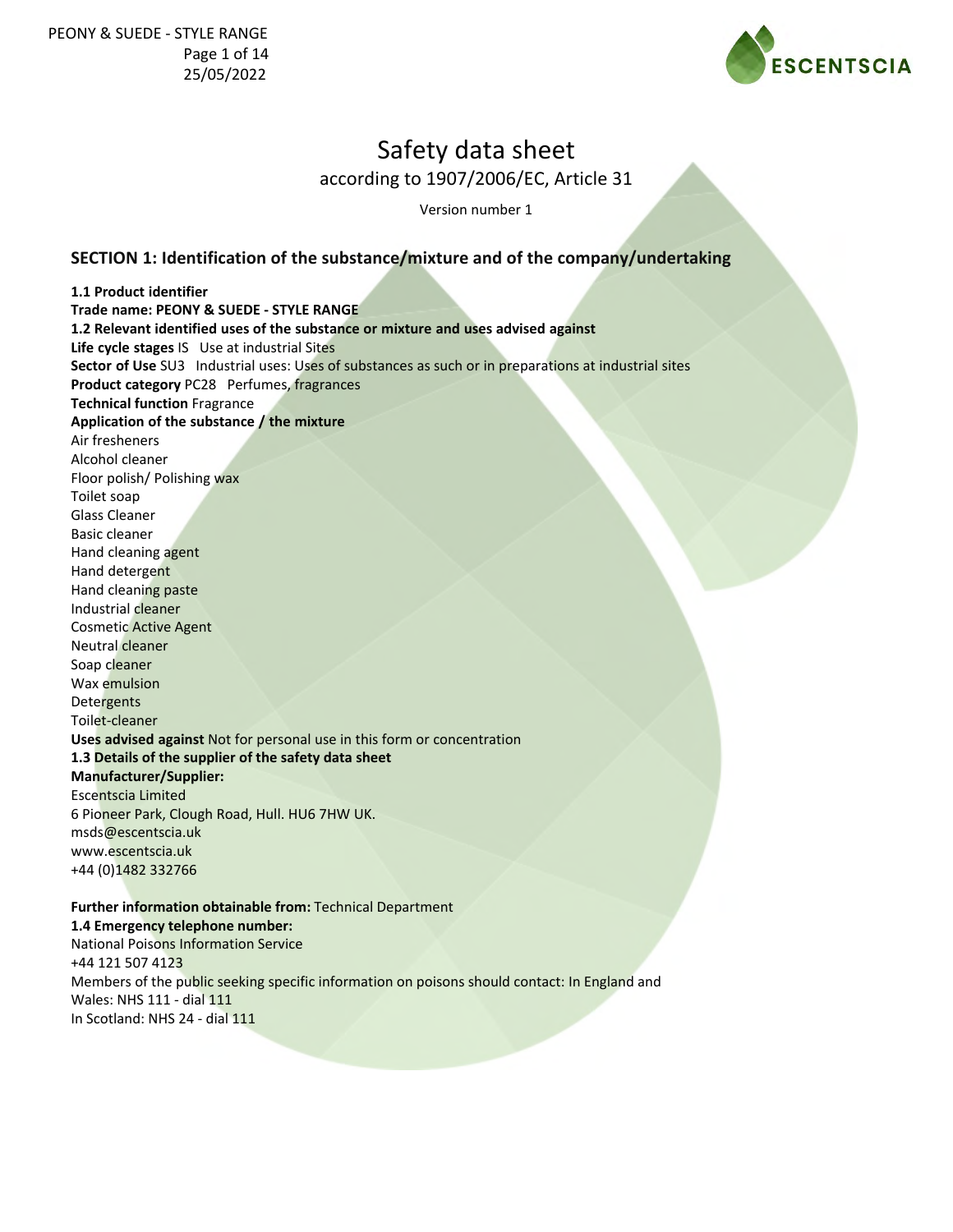

according to 1907/2006/EC, Article 31

Version number 1

## **SECTION 2: Hazards identification**

**2.1 Classification of the substance or mixture Classification according to Regulation (EC) No 1272/2008**



Aquatic Chronic 2 H411 Toxic to aquatic life with long lasting effects.



Eye Irrit. 2 Skin Sens. 1 H319 Causes serious eye irritation. H315 Causes skin irritation. H317 May cause an allergic skin reaction. Skin Irrit. 2

#### **2.2 Label elements**

**Labelling according to Regulation (EC) No 1272/2008** The product is classified and labelled according to the GB CLP regulation. **Hazard pictograms**



**Signal word** Warning **Hazard-determining components of labelling:** alpha-Hexylcinnamaldehyde **Citronellol** Benzyl salicylate **Limonene** Citral Linalool Phenethyl alcohol 3,5,5-TRIMETHYLHEXYL ACETATE tetrahydrolinalool 1-(1,2,3,4,5,6,7,8-Octahydro-2,3,8,8-tetramethyl-2-naphthalenyl)ethanone (Iso-E super) terpinyl acetate 2H-PYRAN-4-OL, TETRAHYDRO-4-METHYL-2-(2-METHYLPROPYL) 1-(2-BUTYL CYCLOHEXYLOXY)-2-BUTANOL 2-methyl-3-(p-isopropylphenyl)propionaldehyde Phenethyl acetate Methyl-2,4-dihydroxy-3,6-dimethylbenzoate 4-Methoxy-alpha-methylbenzenepropanal delta-1-(2,6,6-Trimethyl-3-cyclohexen-1-yl)-2-buten-1-one 7-METHYL-2H-BENZO-1,5-DIOXEPIN-3(4H)-ONE 2,4-Dimethyl-3-cyclohexen-1-carboxaldehyde 2-Methoxy-4-propylphenol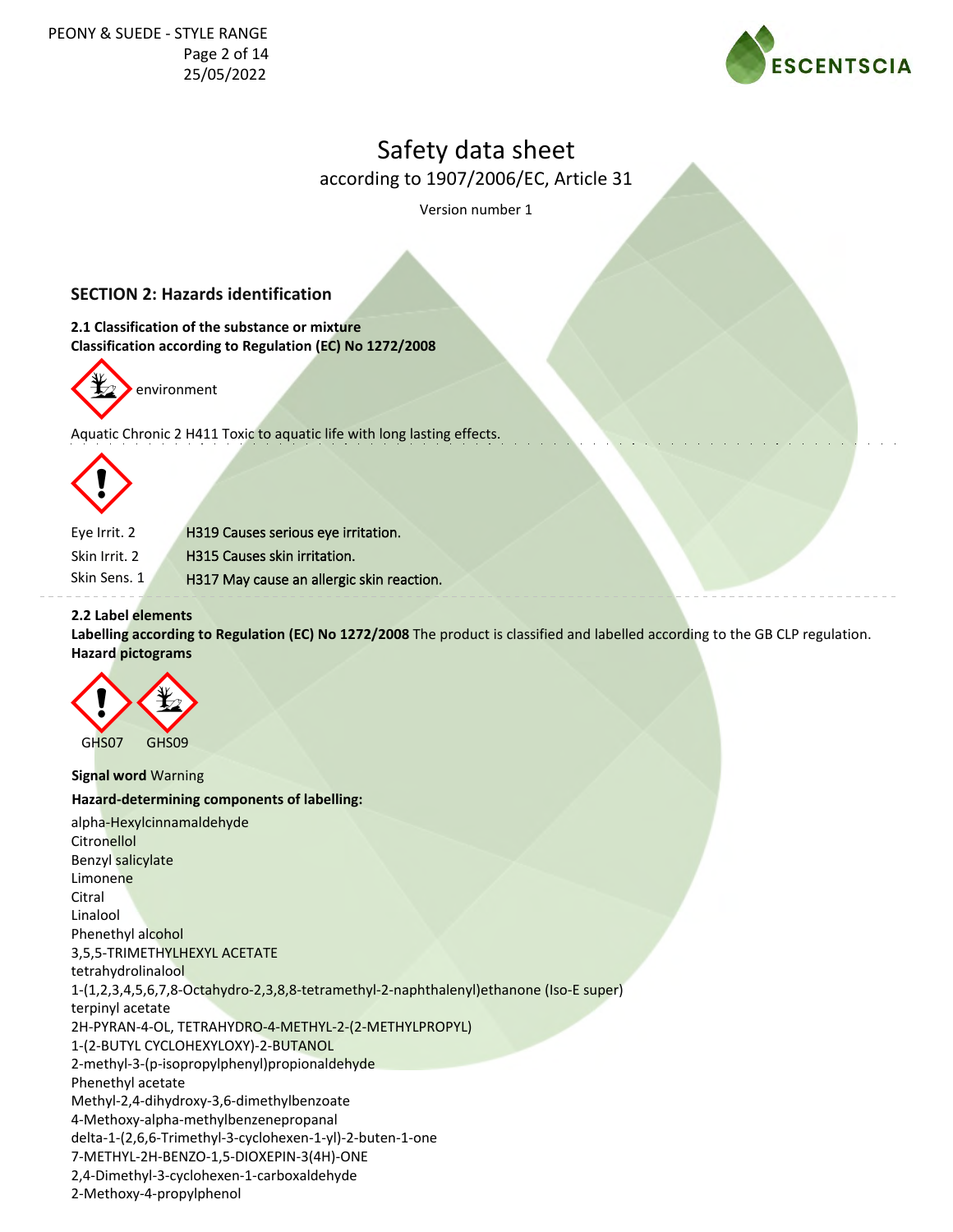

according to 1907/2006/EC, Article 31

Version number 1

#### **Hazard statements**

H315 Causes skin irritation.

H319 Causes serious eye irritation.

H317 May cause an allergic skin reaction.

H411 Toxic to aquatic life with long lasting effects.

## **Precautionary statements**

| P261              |  | Avoid breathing vapour or dust.                                                                                |
|-------------------|--|----------------------------------------------------------------------------------------------------------------|
| P264              |  | Wash hands and other contacted skin thoroughly after handling.                                                 |
| P272              |  | Contaminated work clothing should not be allowed out of the workplace.                                         |
| P <sub>273</sub>  |  | Avoid release to the environment.                                                                              |
| P280              |  | Wear protective gloves/eye protection/face protection.                                                         |
| P302/352          |  | IF ON SKIN: Wash with plenty of soap and water.                                                                |
| P305/351/338      |  | IF IN EYES: Rinse cautiously with water for several minutes. Remove contact lenses, if present and easy to do. |
| Continue rinsing. |  |                                                                                                                |
| P333/313          |  | If skin irritation or rash occurs: Get medical advice/attention.                                               |
| P337/313          |  | If eye irritation persists: Get medical advice/attention.                                                      |
| P362              |  | Take off contaminated clothing and wash before reuse.                                                          |
| P391              |  | Collect spillage.                                                                                              |
| P501              |  | Dispose of contents/container to approved disposal site, in accordance with local regulations.                 |

## **2.3 Other hazards**

**Results of PBT and vPvB assessment**

**PBT:** Not applicable.

**vPvB:** Not applicable.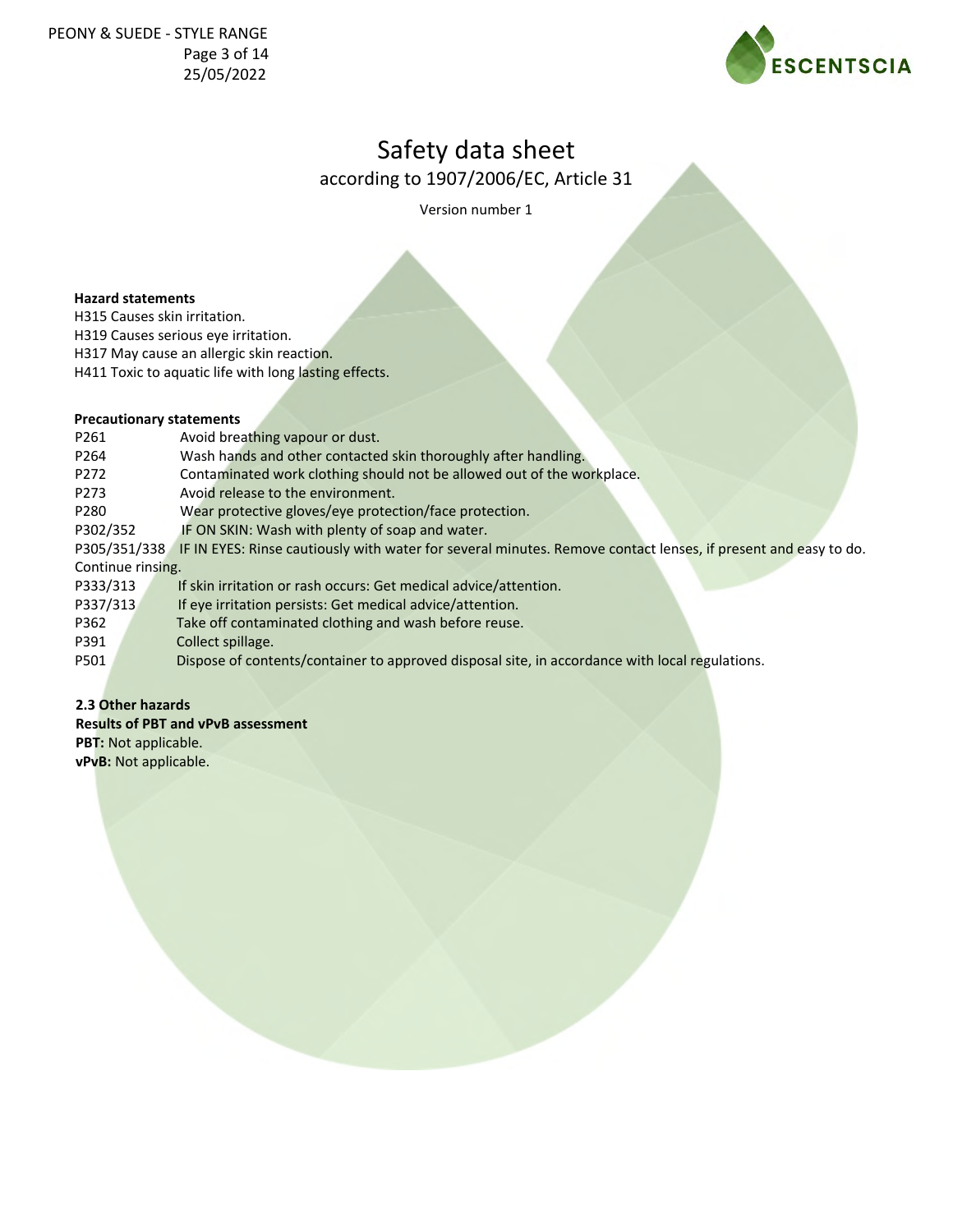

according to 1907/2006/EC, Article 31

Version number 1

## **SECTION 3: Composition/information on ingredients**

|                       | 3.2 Chemical characterisation: Mixtures                                                                                |              |
|-----------------------|------------------------------------------------------------------------------------------------------------------------|--------------|
|                       | Description: Mixture of substances listed below with nonhazardous additions.                                           |              |
| Dangerous components: |                                                                                                                        |              |
| CAS: 60-12-8          | Phenethyl alcohol                                                                                                      | $>10 - 20%$  |
|                       | EINECS: 200-456-2 <>> Acute Tox. 4, H302; Eye Irrit. 2, H319                                                           |              |
| CAS: 58430-94-7       | 3,5,5-TRIMETHYLHEXYL ACETATE                                                                                           | $>10 - 20%$  |
|                       | EINECS: 261-245-9 $\leftrightarrow$ Aquatic Chronic 2, H411; $\leftrightarrow$ Skin Irrit. 2, H315                     |              |
| CAS: 78-69-3          | tetrahydrolinalool                                                                                                     | $>5 - 10%$   |
|                       | EINECS: 201-133-9 Skin Irrit. 2, H315; Eye Irrit. 2, H319; Skin Sens. 1, H317                                          |              |
| CAS: 101-86-0         | alpha-Hexylcinnamaldehyde                                                                                              | $>5 - 10%$   |
|                       | EINECS: 202-983-3 $\circledast$ Aquatic Acute 1, H400; Aquatic Chronic 2, H411; $\circledast$ Skin Sens. 1B, H317      |              |
| CAS: 106-22-9         | Citronellol                                                                                                            | $>1 - 5%$    |
|                       | EINECS: 203-375-0 <>>> Skin Irrit. 2, H315; Skin Sens. 1, H317                                                         |              |
| CAS: 54464-57-2       | 1-(1,2,3,4,5,6,7,8-Octahydro-2,3,8,8-tetramethyl-2-naphthalenyl)ethanone (Iso-E super)                                 | $>1 - 5%$    |
|                       | ELINCS: 259-174-3 $\leftrightarrow$ Aquatic Chronic 1, H410; $\leftrightarrow$ Skin Irrit. 2, H315; Skin Sens. 1, H317 |              |
| CAS: 118-58-1         | <b>Benzyl salicylate</b>                                                                                               | $>1 - 5%$    |
|                       | EINECS: 204-262-9 <<<> > Skin Sens. 1B, H317; Aquatic Chronic 3, H412                                                  | $>1 - 5%$    |
| CAS: 8007-35-0        | terpinyl acetate<br>EINECS: 232-357-5 <>>Aquatic Chronic 2, H411                                                       |              |
|                       |                                                                                                                        |              |
| CAS: 63500-71-0       | 2H-PYRAN-4-OL, TETRAHYDRO-4-METHYL-2-(2-METHYLPROPYL)<br>EINECS: 405-040-6 <>>> <>> Eye Irrit. 2, H319                 | $>1 - 5%$    |
|                       |                                                                                                                        | $>1 - 5%$    |
|                       | CAS: 139504-68-0 1-(2-BUTYL CYCLOHEXYLOXY)-2-BUTANOL<br>EINECS: 412-300-2 2 Aquatic Chronic 2, H411                    |              |
| CAS: 103-95-7         | 2-methyl-3-(p-isopropylphenyl)propionaldehyde                                                                          | $>1 - 5%$    |
|                       | EINECS: 203-161-7 <<!> Skin Irrit. 2, H315; Skin Sens. 1, H317; Aquatic Chronic 3, H412                                |              |
| CAS: 103-45-7         | Phenethyl acetate                                                                                                      | $>0.1 - 1\%$ |
|                       | EINECS: 203-113-5 > Eye Dam. 1, H318                                                                                   |              |
|                       |                                                                                                                        |              |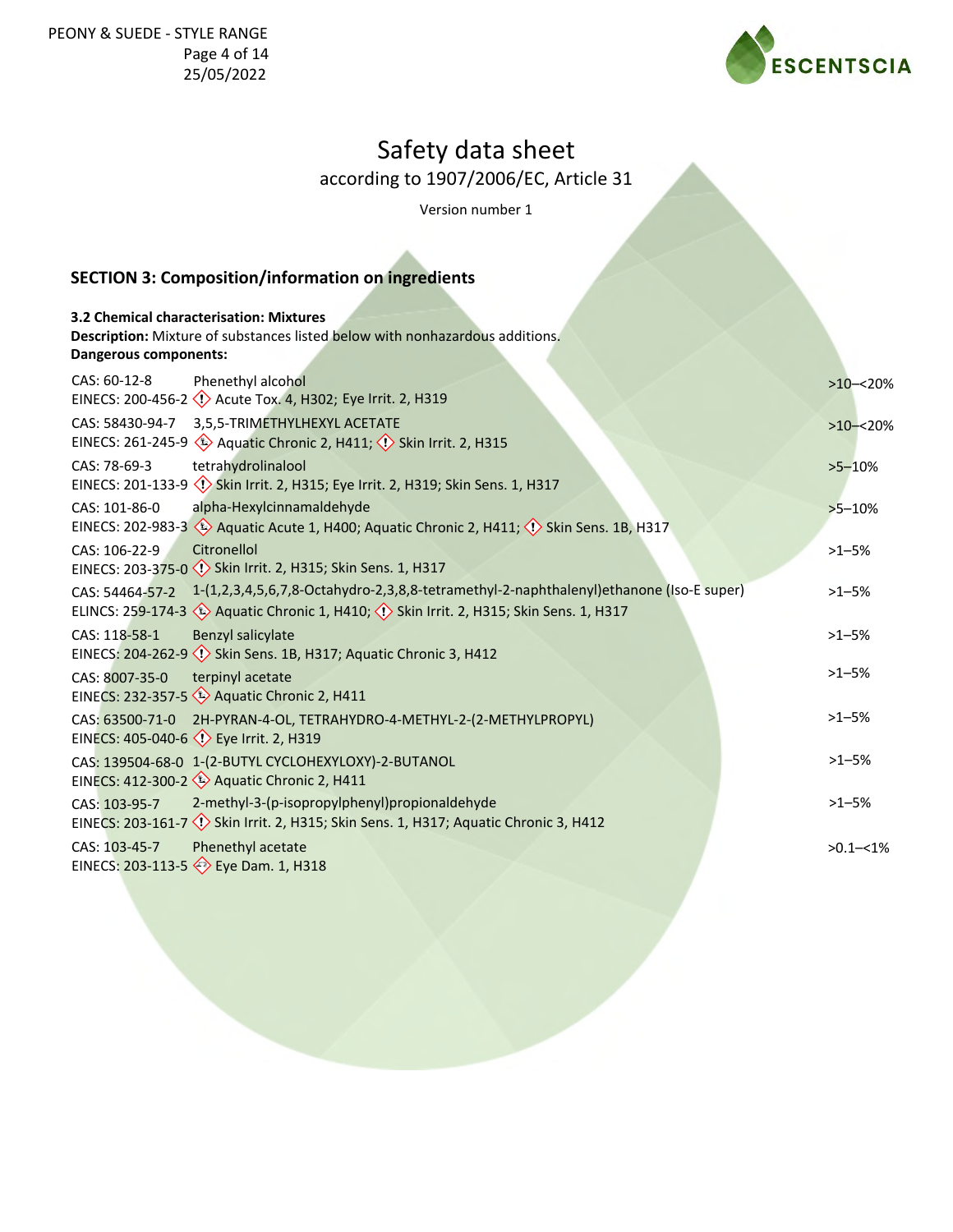

## according to 1907/2006/EC, Article 31

Version number 1

| CAS: 4707-47-5  | Methyl-2,4-dihydroxy-3,6-dimethylbenzoate                                                                                                                            | $>0.1 - 1\%$ |
|-----------------|----------------------------------------------------------------------------------------------------------------------------------------------------------------------|--------------|
|                 |                                                                                                                                                                      |              |
| CAS: 5462-06-6  | 4-Methoxy-alpha-methylbenzenepropanal<br>EINECS: 226-749-5 <>>> Skin Sens. 1, H317                                                                                   | $>0.1 - 1\%$ |
| CAS: 5989-27-5  | (R)-p-mentha-1,8-diene                                                                                                                                               | $>0.1-1\%$   |
|                 | EINECS: 227-813-5 (c) Flam. Liq. 3, H226; (c) Asp. Tox. 1, H304; (c) Aquatic Acute 1, H400; (c) Skin Irrit. 2, H315;<br>Skin Sens. 1B, H317; Aquatic Chronic 3, H412 |              |
| CAS: 71048-82-3 | delta-1-(2,6,6-Trimethyl-3-cyclohexen-1-yl)-2-buten-1-one                                                                                                            | $>0.1 - 1\%$ |
|                 | EINECS: 260-709-8 << $\langle$ Acute Tox. 4, H302; Skin Irrit. 2, H315; Skin Sens. 1, H317                                                                           |              |
| CAS: 28940-11-6 | 7-METHYL-2H-BENZO-1,5-DIOXEPIN-3(4H)-ONE                                                                                                                             | $>0.1 - 1\%$ |
|                 | EINECS: 249-320-4 Skin Corr. 1B, H314; $\Diamond$ Acute Tox. 4, H302; STOT SE 3, H336                                                                                |              |
| CAS: 68039-49-6 | 2,4-Dimethyl-3-cyclohexen-1-carboxaldehyde                                                                                                                           | $>0.1 - 1\%$ |
|                 | EINECS: 268-264-1 $\leftrightarrow$ Aquatic Chronic 2, H411; $\leftrightarrow$ Skin Irrit. 2, H315; Eye Irrit. 2, H319; Skin Sens. 1, H317                           |              |
| CAS: 2785-87-7  | 2-Methoxy-4-propylphenol                                                                                                                                             | $>0.1 - 1\%$ |
|                 | EINECS: 220-499-0 $\diamondsuit$ Eye Dam. 1, H318; $\diamondsuit$ Skin Irrit. 2, H315; Skin Sens. 1, H317; STOT SE 3, H335                                           |              |
|                 |                                                                                                                                                                      |              |

## **Regulation (EC) No 648/2004 on detergents / Labelling for contents**

perfumes (alpha-Hexylcinnamaldehyde, citronellol, benzyl salicylate, (R)-p-mentha-1,8-diene, citral, linalool) **Additional information:** For the wording of the listed hazard phrases refer to section 16.

## **SECTION 4: First aid measures**

#### **4.1 Description of first aid measures**

**General information:**

Immediately remove any clothing soiled by the product.

Take affected persons out into the fresh air.

#### **After inhalation:**

Supply fresh air and to be sure call for a doctor.

In case of unconsciousness place patient stably in side position for transportation.

#### **After skin contact:**

Immediately wash with water and soap and rinse thoroughly.

If skin irritation continues, consult a doctor.

#### **After eye contact:**

Rinse opened eye for several minutes under running water. If symptoms persist, consult a doctor.

Rinse opened eye for several minutes under running water.

#### **After swallowing:**

If symptoms persist consult doctor.

A person vomiting while laying on their back should be turned onto their side.

Seek immediate medical advice.

**4.2 Most important symptoms and effects, both acute and delayed** No further relevant information available.

**4.3 Indication of any immediate medical attention and special treatment needed** No further relevant information available.

## **SECTION 5: Firefighting measures**

#### **5.1 Extinguishing media**

#### **Suitable extinguishing agents:**

CO2, powder or water spray. Fight larger fires with water spray or alcohol resistant foam.

Use fire extinguishing methods suitable to surrounding conditions.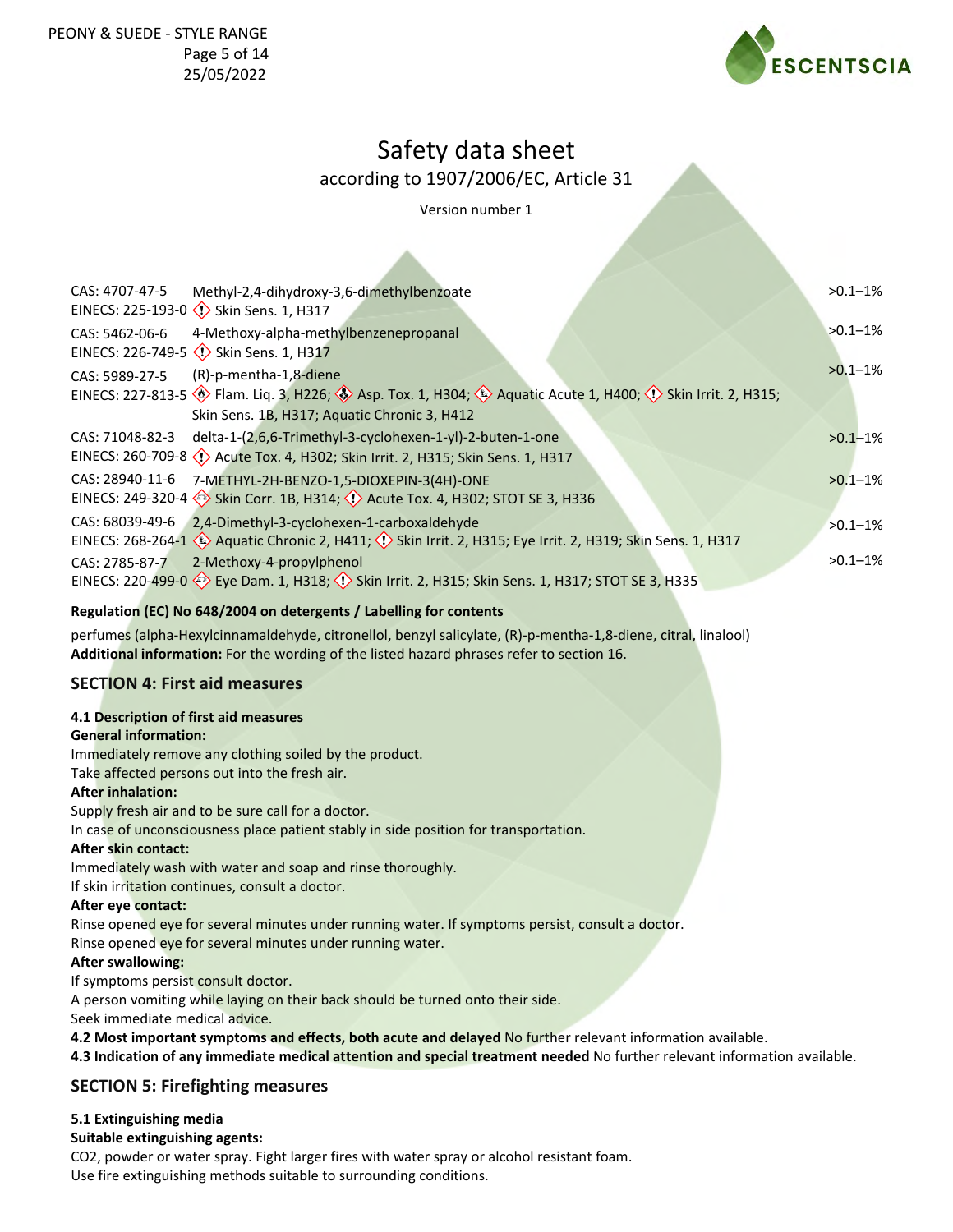

according to 1907/2006/EC, Article 31

Version number 1

**5.3 Advice for firefighters Protective equipment:** No special measures required. **5.2 Special hazards arising from the substance or mixture** No further relevant information available.

## **SECTION 6: Accidental release measures**

### **6.1 Personal precautions, protective equipment and emergency procedures**

Ensure adequate ventilation Keep away from ignition sources.

Wear protective clothing.

## **6.2 Environmental precautions:**

Do not allow product to reach sewage system or any water course.

Inform respective authorities in case of seepage into water course or sewage system.

Dilute with plenty of water.

Do not allow to enter sewers/ surface or ground water.

#### **6.3 Methods and material for containment and cleaning up:**

Absorb with liquid-binding material (sand, diatomite, acid binders, universal binders, sawdust).

Dispose contaminated material as waste according to item 13.

Ensure adequate ventilation.

## **6.4 Reference to other sections**

See Section 7 for information on safe handling. See Section 8 for information on personal protection equipment. See Section 13 for disposal information.

## **SECTION 7: Handling and storage**

#### **7.1 Precautions for safe handling**

Keep receptacles tightly sealed. Store in cool, dry place in tightly closed receptacles. Keep away from heat and direct sunlight. Ensure good ventilation/exhaustion at the workplace. Prevent formation of aerosols. **Information about fire - and explosion protection:** No special measures required.

## **7.2 Conditions for safe storage, including any incompatibilities**

**Storage:**

**Requirements to be met by storerooms and receptacles:** Store in a cool location. **Information about storage in one common storage facility:** Store away from foodstuffs. **Further information about storage conditions:** Keep container tightly sealed.

Store receptacle in a well ventilated area.

**7.3 Specific end use(s)** No further relevant information available.

## **SECTION 8: Exposure controls/personal protection**

#### **8.1 Control parameters**

**Additional information about design of technical facilities:** No further data; see item 7.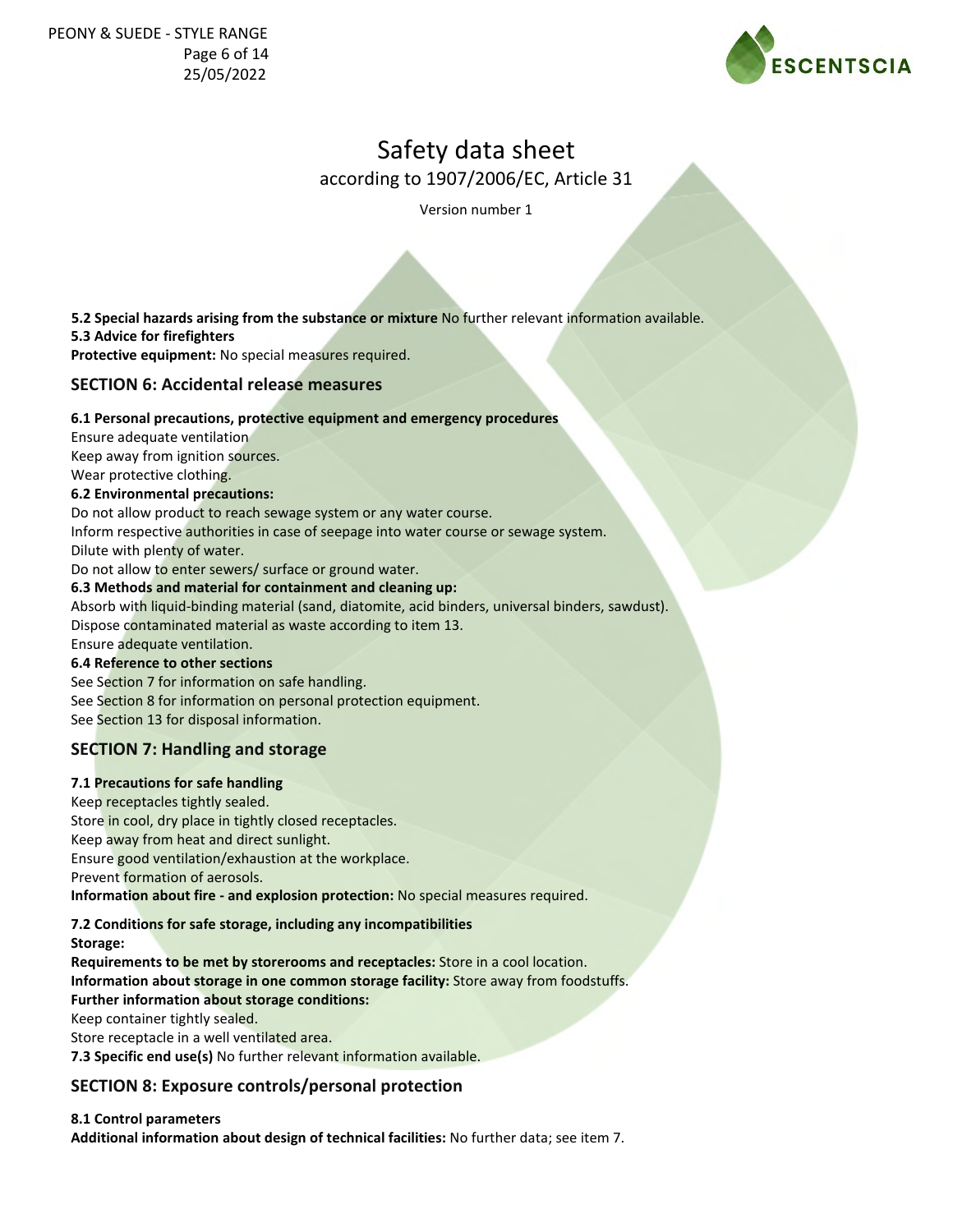

according to 1907/2006/EC, Article 31

Version number 1

**Ingredients with limit values that require monitoring at the workplace:**

**Additional information:** The lists valid during the making were used as basis.

**8.2 Exposure controls**

**Personal protective equipment: General protective and hygienic measures:** Keep away from foodstuffs, beverages and feed. Immediately remove all soiled and contaminated clothing Wash hands before breaks and at the end of work. Avoid contact with the eyes. Avoid contact with the eyes and skin. **Respiratory protection:** In case of brief exposure or low pollution use respiratory filter device. In case of intensive or longer exposure use self-contained respiratory protective device.

**Protection of hands:**



Protective gloves

The glove material has to be impermeable and resistant to the product/ the substance/ the preparation. Due to missing tests no recommendation to the glove material can be given for the product/ the preparation/ the chemical mixture. Selection of the glove material on consideration of the penetration times, rates of diffusion and the degradation

#### **Material of gloves**

The selection of the suitable gloves does not only depend on the material, but also on further marks of quality and varies from manufacturer to manufacturer. As the product is a preparation of several substances, the resistance of the glove material can not be calculated in advance and has therefore to be checked prior to the application.

#### **Penetration time of glove material**

The exact break through time has to be found out by the manufacturer of the protective gloves and has to be observed. **Eye protection:**



Tightly sealed goggles

## **SECTION 9: Physical and chemical properties**

**9.1 Information on basic physical and chemical properties General Information Appearance:**

**Form:** Oily

**Colour:** Almost colourless to pale yellow coloured liquid **Odour:** Characteristic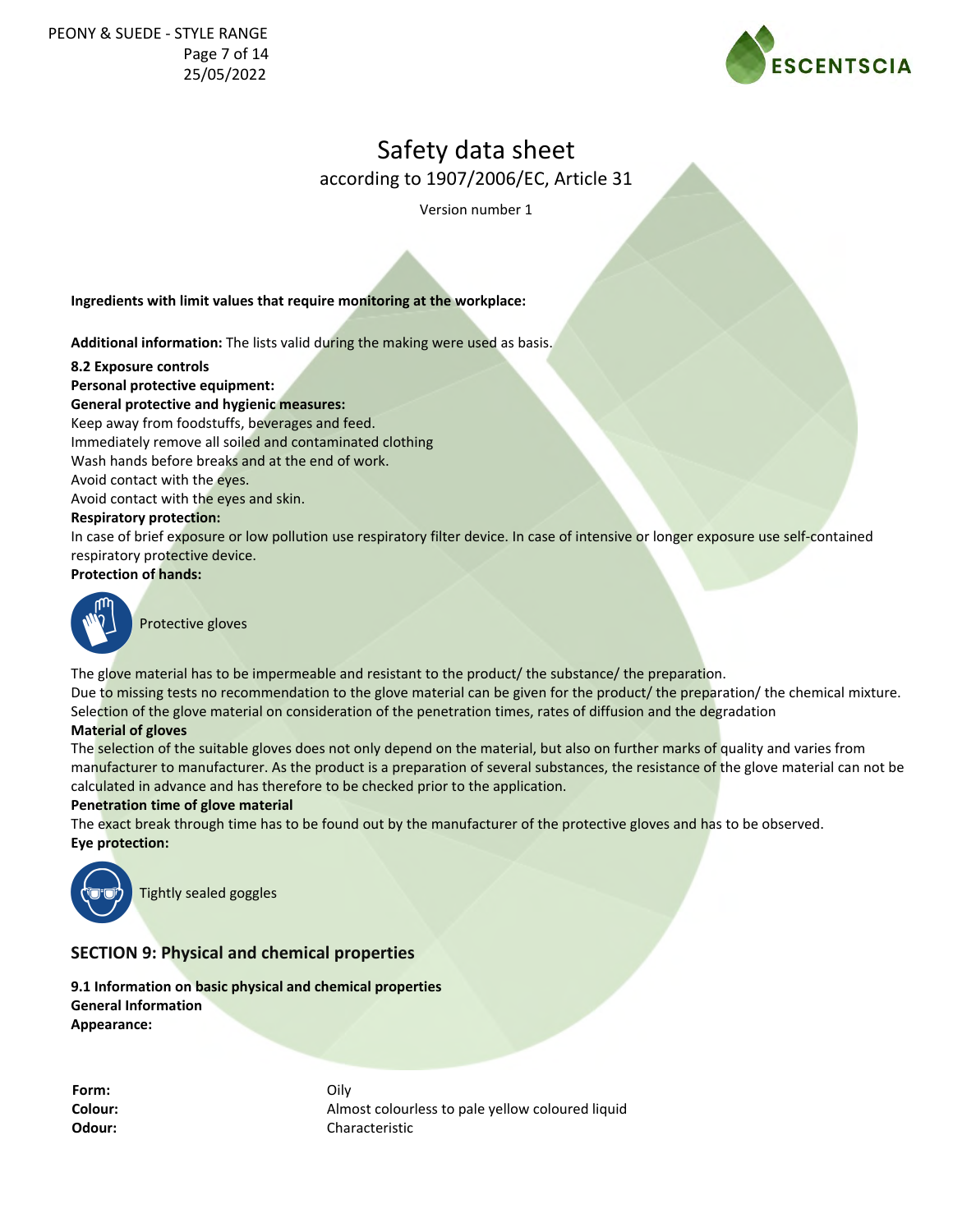## PEONY & SUEDE - STYLE RANGE Page 8 of 14 25/05/2022



# Safety data sheet

according to 1907/2006/EC, Article 31

Version number 1

| <b>Odour threshold:</b>                                                                                        | Not determined.                                                            |
|----------------------------------------------------------------------------------------------------------------|----------------------------------------------------------------------------|
| pH-value:                                                                                                      | Mixture is non-soluble (in water).                                         |
| <b>Change in condition</b><br><b>Melting point/freezing point:</b><br>Initial boiling point and boiling range: | Undetermined.<br>Undetermined.                                             |
| Flash point:                                                                                                   | > 80 °C                                                                    |
| Flammability (solid, gas):                                                                                     | Not applicable.                                                            |
| <b>Decomposition temperature:</b>                                                                              | Not determined.                                                            |
| <b>Auto-ignition temperature:</b>                                                                              | Product is not selfigniting.                                               |
| <b>Explosive properties:</b>                                                                                   | Product does not present an explosion hazard.                              |
| <b>Explosion limits:</b><br>Lower:<br>Upper:                                                                   | Not determined.<br>Not determined.                                         |
| Vapour pressure at 20 °C:                                                                                      | 0 <sub>hPa</sub>                                                           |
| Density:<br><b>Relative density</b><br><b>Vapour density</b><br><b>Evaporation rate</b>                        | Not determined.<br>$0.9261 - 1.0461$<br>Not determined.<br>Not determined. |
| Solubility in / Miscibility with<br>water:<br>alcohols:                                                        | Insoluble.<br>Partly miscible.                                             |
| Partition coefficient: n-octanol/water: Not determined.                                                        |                                                                            |
| Viscosity:<br><b>Dynamic:</b><br>Kinematic:                                                                    | Not determined.<br>Not determined.                                         |
| Solvent content:<br><b>Organic solvents:</b><br>VOC (EC)                                                       | 0.12%<br>0.04%                                                             |
| <b>Solids content:</b>                                                                                         | 1.7%                                                                       |
| 9.2 Other information                                                                                          | No further relevant information available.                                 |

## **SECTION 10: Stability and reactivity**

**10.1 Reactivity** No further relevant information available.

**10.2 Chemical stability**

**Thermal decomposition / conditions to be avoided:** No decomposition if used and stored according to specifications. **10.3 Possibility of hazardous reactions** No dangerous reactions known.

**10.4 Conditions to avoid** No further relevant information available.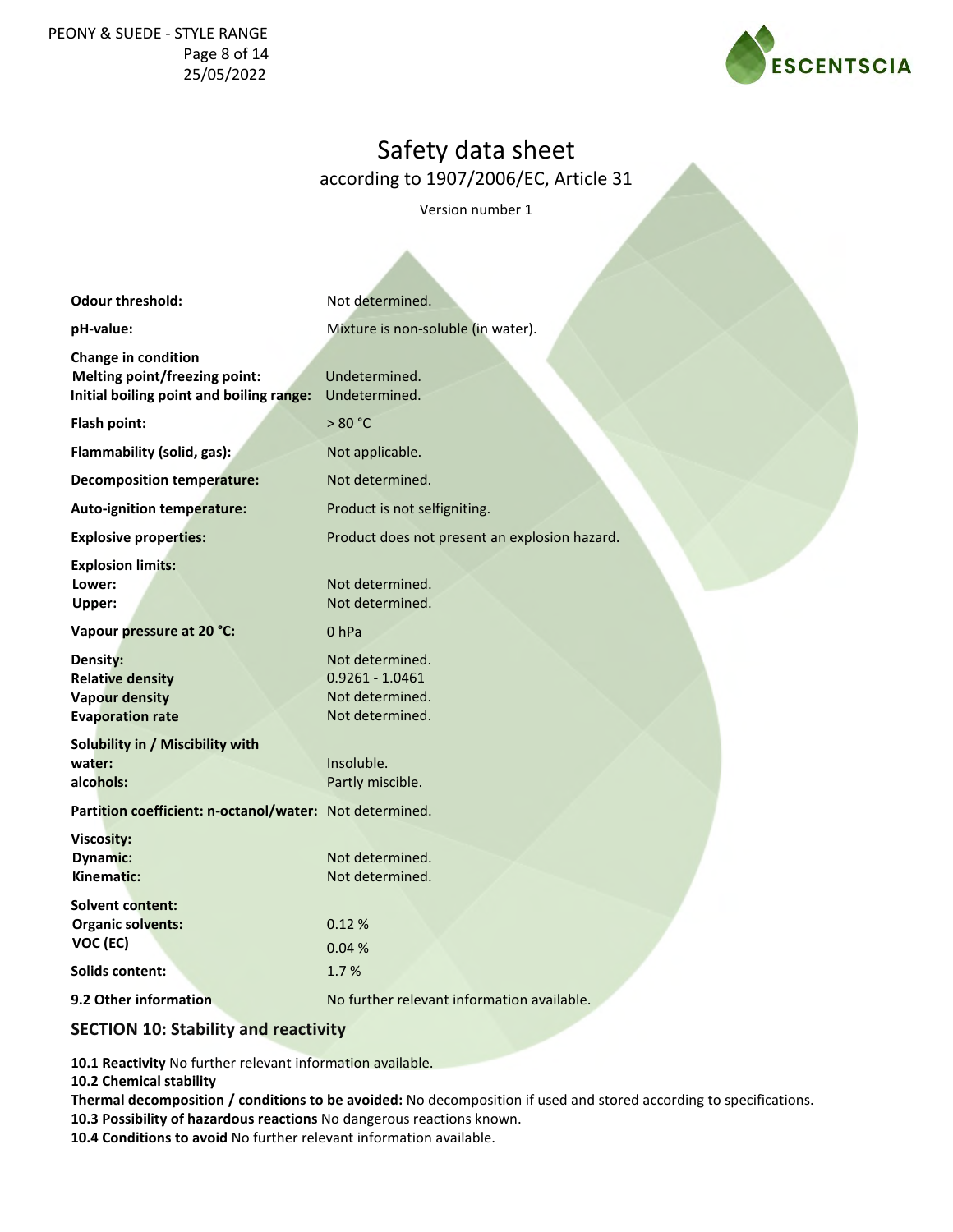

according to 1907/2006/EC, Article 31

Version number 1

**10.5 Incompatible materials:** No further relevant information available. **10.6 Hazardous decomposition products:** No dangerous decomposition products known.

## **SECTION 11: Toxicological information**

### **11.1 Information on toxicological effects**

**Acute toxicity** Based on available data, the classification criteria are not met.

**LD/LC50 values relevant for classification:**

### **ATE (Acute Toxicity Estimates)**

**CAS: 60-12-8 Phenethyl alcohol**

Oral LD50 1,610 mg/kg Dermal LD50 2,500 mg/kg

### **CAS: 68991-97-9 1,2,3,4,5,6,7,8-Octahydro-8,8-dimethyl-2-naphthaldehyde**

Oral LD50 4,100 mg/kg Dermal LD50 >5,000 mg/kg

## **CAS: 78-70-6 Linalool**

Oral LD50 2,790 mg/kg Dermal LD50 5,610 mg/kg

#### **CAS: 5989-27-5 (R)-p-mentha-1,8-diene**  Oral LD50 4,400 mg/kg

#### **Primary irritant effect:**

**Skin corrosion/irritation** Skin Corrosion / Irritation Category 2

#### **Serious eye damage/irritation**

Causes serious eye irritation.

#### **Respiratory or skin sensitisation**

May cause an allergic skin reaction.

#### **Additional toxicological information:**

## **CMR effects (carcinogenity, mutagenicity and toxicity for reproduction)**

**Germ cell mutagenicity** Based on available data, the classification criteria are not met. **Carcinogenicity** Based on available data, the classification criteria are not met. **Reproductive toxicity** Based on available data, the classification criteria are not met. **STOT-single exposure** Based on available data, the classification criteria are not met. **STOT-repeated exposure** Based on available data, the classification criteria are not met. **Aspiration hazard** Based on available data, the classification criteria are not met.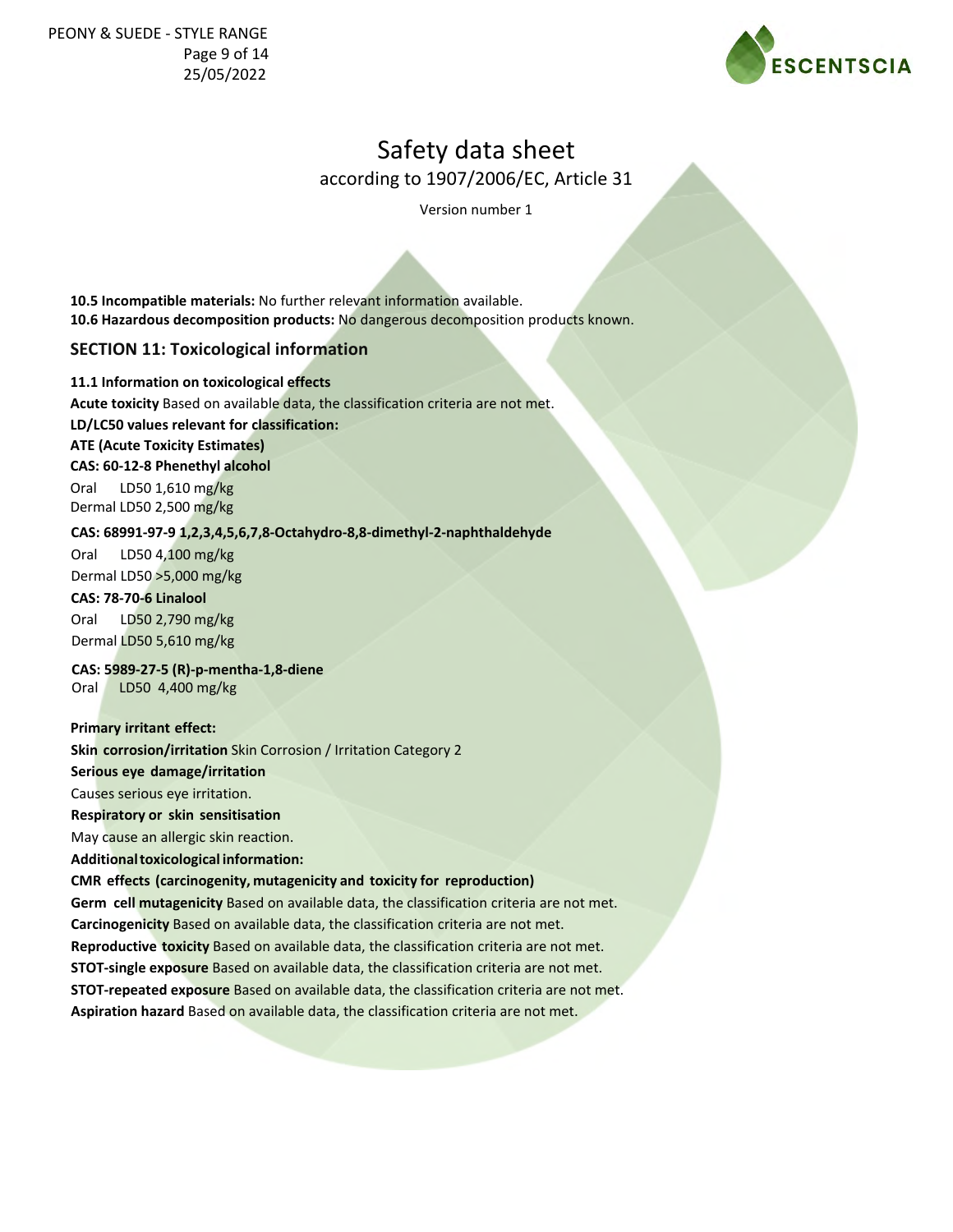

according to 1907/2006/EC, Article 31

Version number 1

## **SECTION 12: Ecological information**

### **12.1 Toxicity**

**Aquatic toxicity:** No further relevant information available.

**12.2 Persistence and degradability** No further relevant information available.

**12.3 Bioaccumulative potential** No further relevant information available.

**12.4 Mobility in soil** No further relevant information available.

**Ecotoxical effects:**

**Remark:**

Toxic to fish.

**Additional ecological information:**

### **General notes:**

Water hazard class 3 (German Regulation) (Self-assessment): extremely hazardous for water

Do not allow product to reach ground water, water course or sewage system, even in small quantities.

Danger to drinking water if even extremely small quantities leak into the ground.

Also poisonous for fish and plankton in water bodies.

Toxic for aquatic organisms

### **12.5 Results of PBT and vPvB assessment**

**PBT:** Not applicable.

**vPvB:** Not applicable.

**12.6 Other adverse effects** No further relevant information available.

## **SECTION 13: Disposal considerations**

#### **13.1 Waste treatment methods**

**Recommendation** Must not be disposed together with household garbage. Do not allow product to reach sewage system.

#### **Uncleaned packaging: Recommendation:** Disposal must be made according to official regulations. **Recommended cleansing agents:** Water, if necessary together with cleansing agents.

## **SECTION 14: Transport information**

| 14.1 UN-Number<br>ADR, IMDG, IATA | <b>UN3082</b>                                                                                                |
|-----------------------------------|--------------------------------------------------------------------------------------------------------------|
| 14.2 UN proper shipping name      | ENVIRONMENTALLY HAZARDOUS SUBSTANCE, LIQUID, N.O.S. (1-                                                      |
| <b>ADR</b>                        | (1,2,3,4,5,6,7,8-Octahydro-2,3,8,8-tetramethyl-2-                                                            |
|                                   | naphtalenyl) ethanone, 3,5,5-TRIMETHYLHEXYL ACETATE)                                                         |
| <b>IMDG</b>                       | ENVIRONMENTALLY HAZARDOUS SUBSTANCE, LIQUID, N.O.S. (1-                                                      |
|                                   | (1,2,3,4,5,6,7,8-Octahydro-2,3,8,8-tetramethyl-2-                                                            |
|                                   | naphtalenyl) ethanone, 3,5,5-TRIMETHYLHEXYL ACETATE)                                                         |
| <b>IATA</b>                       | MARINE POLLUTANT Environmentally hazardous substance, liquid,                                                |
|                                   | n.o.s. (1-(1,2,3,4,5,6,7,8-Octahydro-2,3,8,8-tetramethyl-2-<br>naphtalenyl) ethanone, a-hexylcinnamaldehyde) |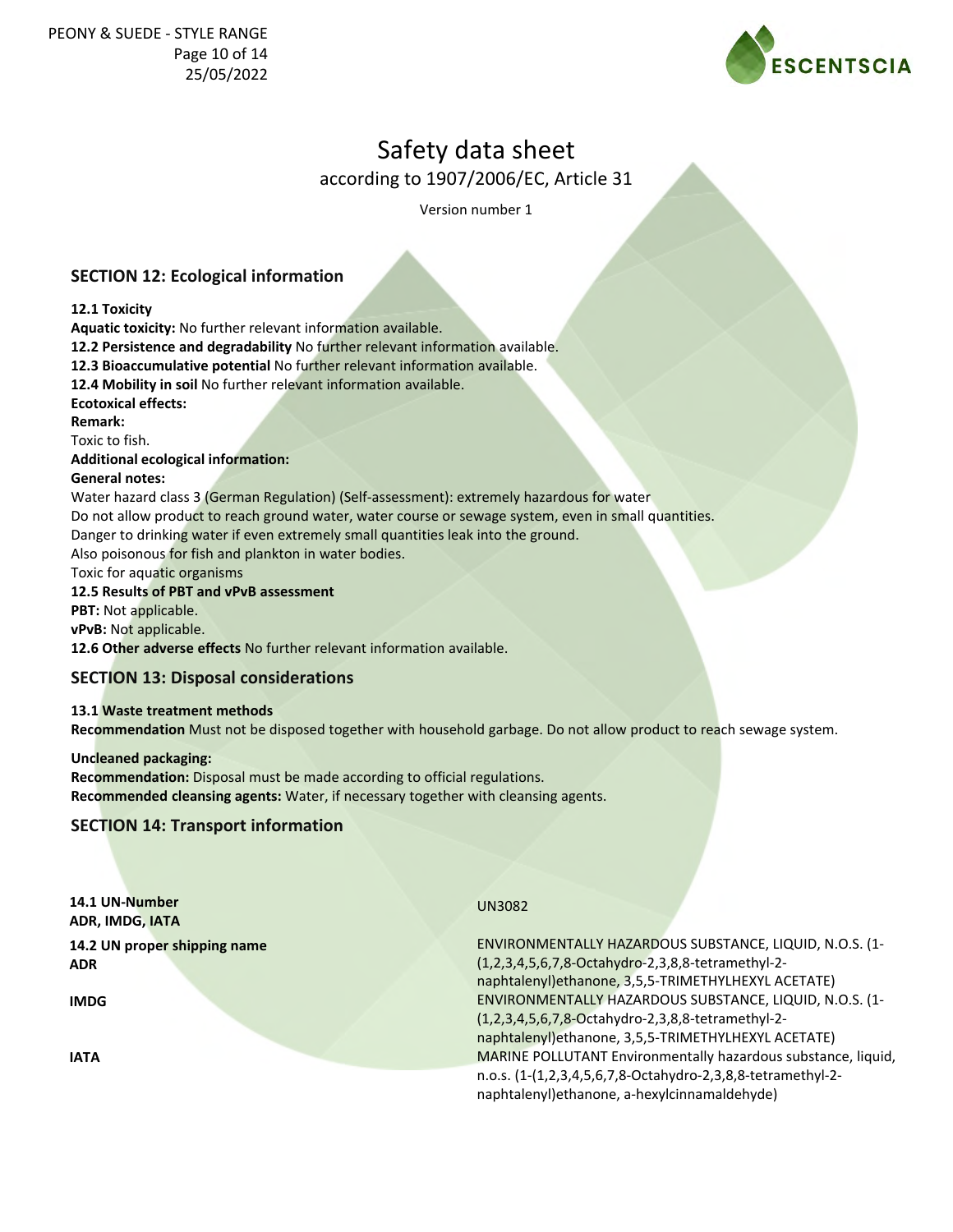

according to 1907/2006/EC, Article 31

Version number 1

**14.3 Transport hazard class(es)**

**ADR, IMDG, IATA**

 $\langle \mathbf{d} \mathbf{h} \rangle$ 

**Class Class 19 Miscellaneous dangerous substances and articles. 9 Miscellaneous dangerous substances and articles. Label** 9 **14.4 Packing group ADR, IMDG, IATA III 14.5 Environmental hazards: Marine pollutant:** Symbol (fish and tree) **Special marking (ADR):** Symbol (fish and tree) **Special marking (IATA):** Symbol (fish and tree) **14.6 Special precautions for user** Warning: Miscellaneous dangerous substances and articles. **Hazard identification number (Kemler code):** 90 **EMS Number:** F-A,S-F **Stowage Category A 14.7 Transport in bulk according to Annex II of Marpol and the IBC Code** Not applicable. **Transport/Additional information: ADR Limited quantities (LQ)** 5L **Excepted quantities (EQ)** Code: E1

**Transp<mark>ort category</mark>** 3 **Tunnel restriction code** (-)

**IMDG Limited quantities (LQ) Excepted quantities (EQ)**

**UN "Model Regulation":**

Maximum net quantity per inner packaging: 30 ml Maximum net quantity per outer packaging: 1000 ml

5L

Code: E1

Maximum net quantity per inner packaging: 30 ml Maximum net quantity per outer packaging: 1000 ml ENVIRONMENTALLY HAZARDOUS SUBSTANCE, LIQUID, N.O.S. (1-(1,2,3,4,5,6,7,8-Octahydro-2,3,8,8-tetramethyl-2 naphtalenyl)ethanone, 3,5,5-TRIMETHYLHEXYL ACETATE)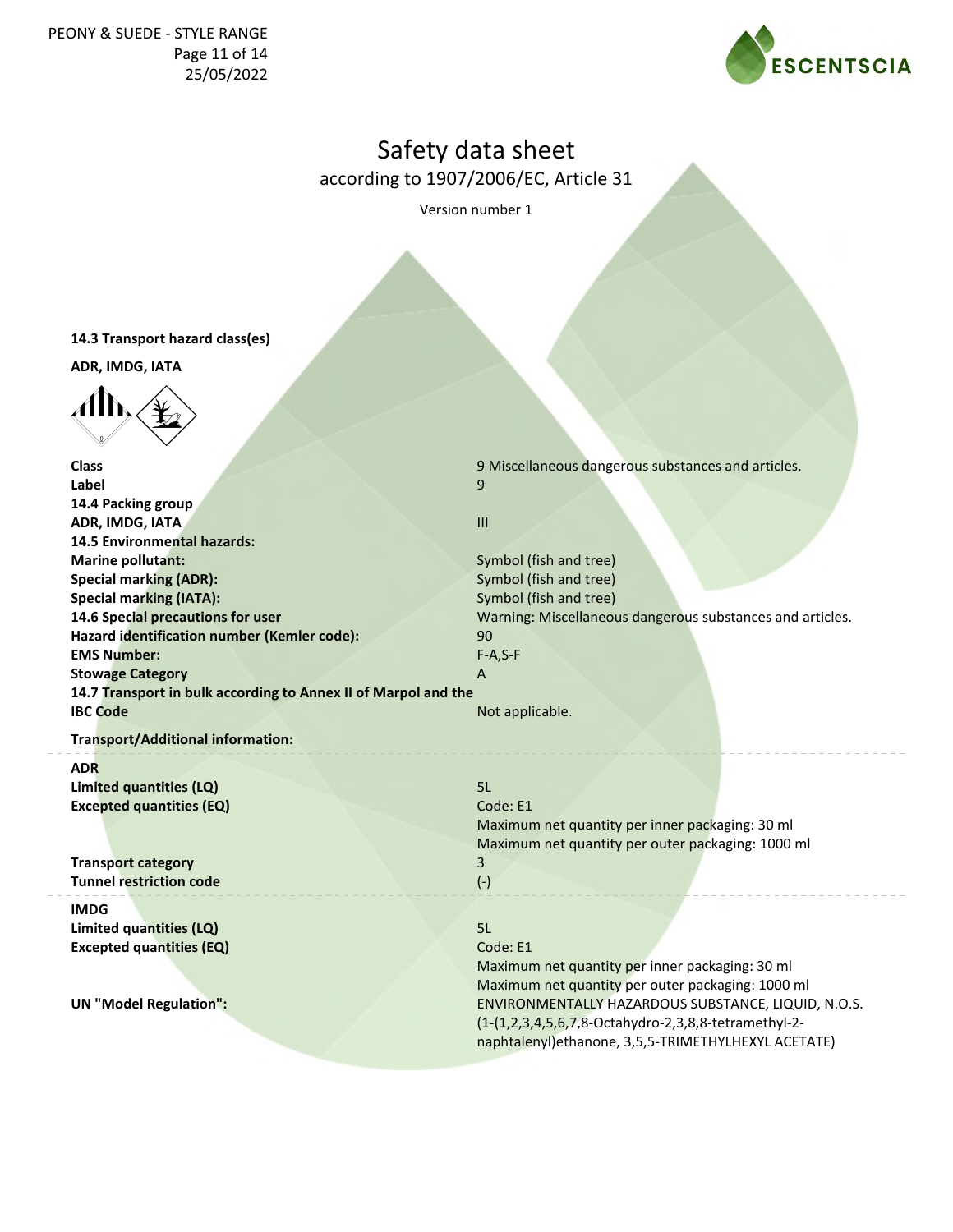

according to 1907/2006/EC, Article 31

Version number 1

## **SECTION 15: Regulatory information**

**15.1 Safety, health and environmental regulations/legislation specific for the substance or mixture Labelling according to Regulation (EC) No 1272/2008** The product is classified and labelled according to the GB CLP regulation.

**Hazard pictograms**



**Signal word** Warning

## **Hazard-determining components of labelling:**

alpha-Hexylcinnamaldehyde Citronellol Benzyl salicylate Limonene Citral Linalool Phenethyl alcohol 3,5,5-TRIMETHYLHEXYL ACETATE tetrahydrolinalool 1-(1,2,3,4,5,6,7,8-Octahydro-2,3,8,8-tetramethyl-2-naphthalenyl)ethanone (Iso-E super) terpinyl acetate 2H-PYRAN-4-OL, TETRAHYDRO-4-METHYL-2-(2-METHYLPROPYL) 1-(2-BUTYL CYCLOHEXYLOXY)-2-BUTANOL 2-methyl-3-(p-isopropylphenyl)propionaldehyde Phenethyl acetate Methyl-2,4-dihydroxy-3,6-dimethylbenzoate 4-Methoxy-alpha-methylbenzenepropanal delta-1-(2,6,6-Trimethyl-3-cyclohexen-1-yl)-2-buten-1-one 7-METHYL-2H-BENZO-1,5-DIOXEPIN-3(4H)-ONE 2,4-Dimethyl-3-cyclohexen-1-carboxaldehyde 2-Methoxy-4-propylphenol

#### **Hazard statements**

H315 Causes skin irritation. H319 Causes serious eye irritation. H317 May cause an allergic skin reaction. H411 Toxic to aquatic life with long lasting effects.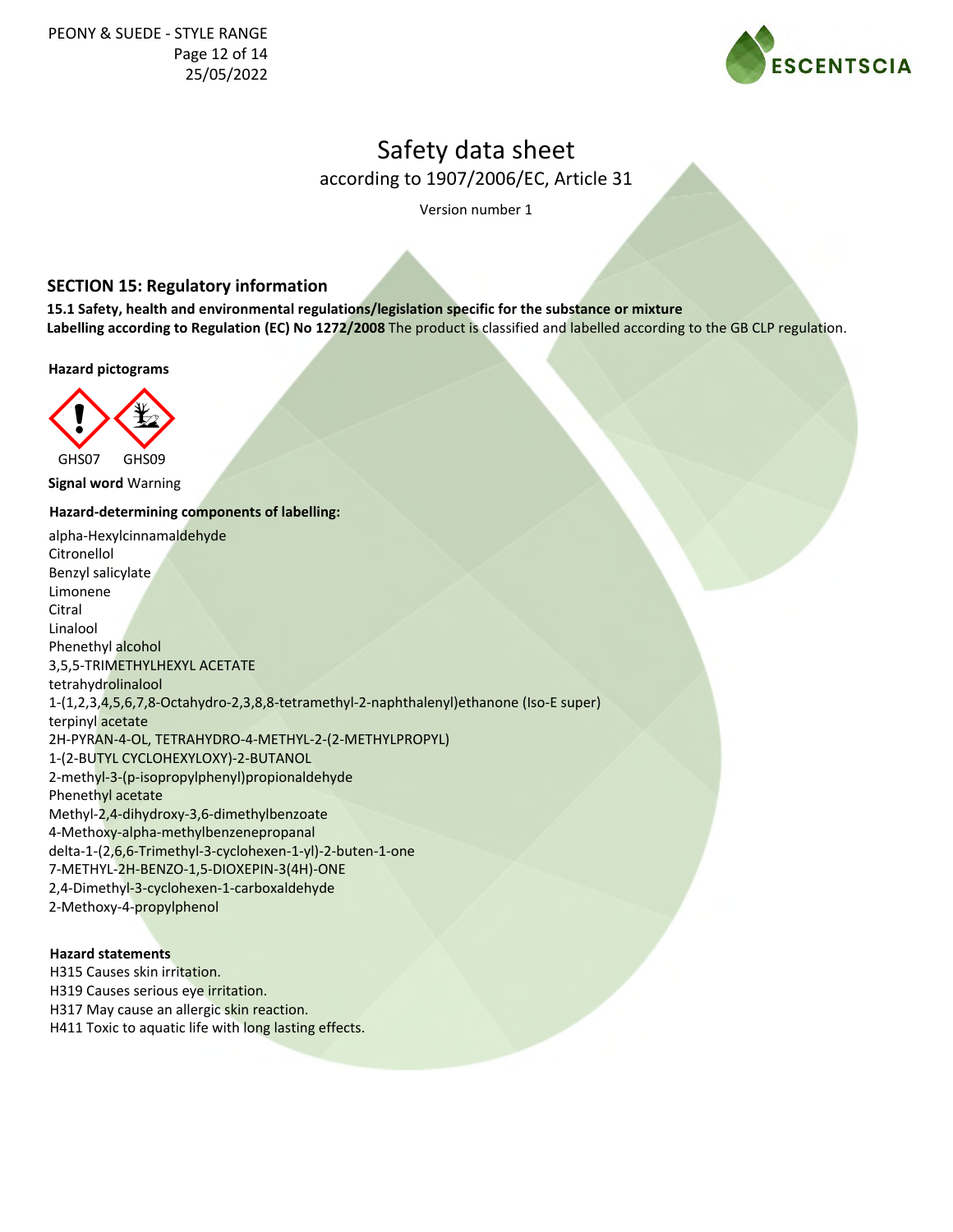

according to 1907/2006/EC, Article 31

Version number 1

#### **Precautionary statements**

| P261              | Avoid breathing vapour or dust.                                                                                |  |
|-------------------|----------------------------------------------------------------------------------------------------------------|--|
| P264              | Wash hands and other contacted skin thoroughly after handling.                                                 |  |
| P272              | Contaminated work clothing should not be allowed out of the workplace.                                         |  |
| P273              | Avoid release to the environment.                                                                              |  |
| P <sub>280</sub>  | Wear protective gloves/eye protection/face protection.                                                         |  |
| P302/352          | IF ON SKIN: Wash with plenty of soap and water.                                                                |  |
| P305/351/338      | IF IN EYES: Rinse cautiously with water for several minutes. Remove contact lenses, if present and easy to do. |  |
| Continue rinsing. |                                                                                                                |  |
| P333/313          | If skin irritation or rash occurs: Get medical advice/attention.                                               |  |
| P337/313          | If eye irritation persists: Get medical advice/attention.                                                      |  |
| P362              | Take off contaminated clothing and wash before reuse.                                                          |  |
| P391              | Collect spillage.                                                                                              |  |
| P501              | Dispose of contents/container to approved disposal site, in accordance with local regulations.                 |  |
|                   |                                                                                                                |  |

#### **Directive 2012/18/EU**

**Named dangerous substances - ANNEX I** None of the ingredients is listed.

**Seveso category** E2 Hazardous to the Aquatic Environment

**Qualifying quantity (tonnes) for the application of lower-tier requirements** 200 t

**Qualifying quantity (tonnes) for the application of upper-tier requirements** 500 t

**15.2 Chemical safety assessment:** A Chemical Safety Assessment has not been carried out.

## **SECTION 16: Other information**

This information is based on our present knowledge. However, this shall not constitute a guarantee for any specific product features

and shall not establish a legally valid contractual relationship.

#### **Relevant phrases**

H226 Flammable liquid and vapor.

H302 Harmful if swallowed.

H304 May be fatal if swallowed and enters airways.

H315 Causes skin irritation.

H317 May cause an allergic skin reaction.

H318 Causes serious eye damage.

H319 Causes serious eye irritation.

H400 Very toxic to aquatic life.

H410 Very toxic to aquatic life with long lasting effects.

H411 Toxic to aquatic life with long lasting effects.

H412 Harmful to aquatic life with long lasting effects.

H335 May cause respiratory irritation.

H336 May cause drowsiness or dizziness.